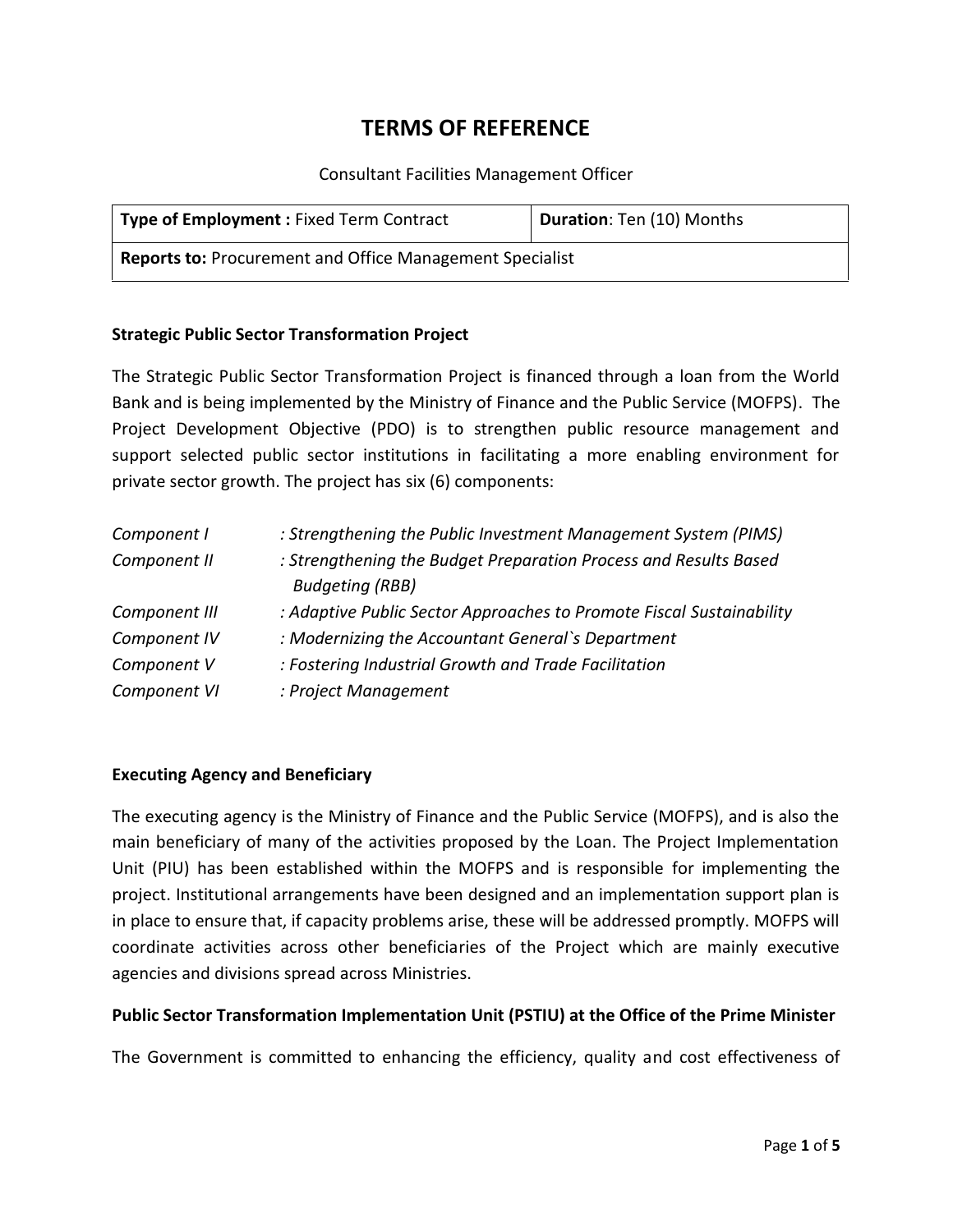public services. An action plan for public sector transformation has been approved to include: Merging, divesting, and outsourcing government functions which are better performed by the private sector; the introduction of shared services for communications, human resource management and asset management, and centralized legal services; strengthen the financial reporting requirements on those entities that remain; and ensure, where required, that well structured transition plans are in place. In order to achieve these objectives a Public Sector Transformation Implementation Unit (PSTIU) has been established at the Office of the Prime Minister. Among the initiatives currently being undertaken by the PSTIU is the implementation of the Human Resources Shared Services Centre (HRSSC).

# **Implementation of the Human Resources Shared Services Centre (HRSSC)**

The implementation of shared services arrangements for human resource management in the Public Sector is in the context of HR Transformation. HR transformation seeks to build on the strengths that exist and transform areas required to build capacities and capabilities in the Public Sector. The HR vision is for a

"*Public Sector HR function that promotes fairness, equity and development to enable sustainable growth through excellence in people*."

In order to achieve this vision, the HR Operating Model that is currently being looked at has been adapted from the David Ulrich Human Resources (HR) Model. It is within this context that shared services arrangements for human resource management are intended to be implemented in the form of the HR Shared Services Centre (HRSSC). The Ulrich Model has three main pillars, the Centres of Expertise, the HR Business Partners and the HRSSC.

In order to achieve this vision, the HR Operating Model that is currently being looked at has been adapted from the David Ulrich Human Resources (HR) Model. It is within this context that shared services arrangements for human resource management are intended to be implemented in the form of the HR Shared Services Centre (HRSSC). The Ulrich Model has three main pillars, the Centres of Expertise, the HR Business Partners and the HRSSC.

The HRSSC is responsible for providing transactional, administrative and operational services powered by an enterprise based Human Resources Management Information System - MyHR+. Ministries, Departments and Agencies are to be assimilated into the HR Shared Services arrangements on a scheduled phased basis guided by the implementation schedule of the MyHR+. At this time, the PSTIU is actively seeking to finalize activities related to the securing, spatial designing, procurement of infrastructure and outfitting of the physical location through the detailed design, build and test and implementation phases of the HRSSC. The Ministry is therefore seeking the services of a Consultant Facilities Management Officer to support this process.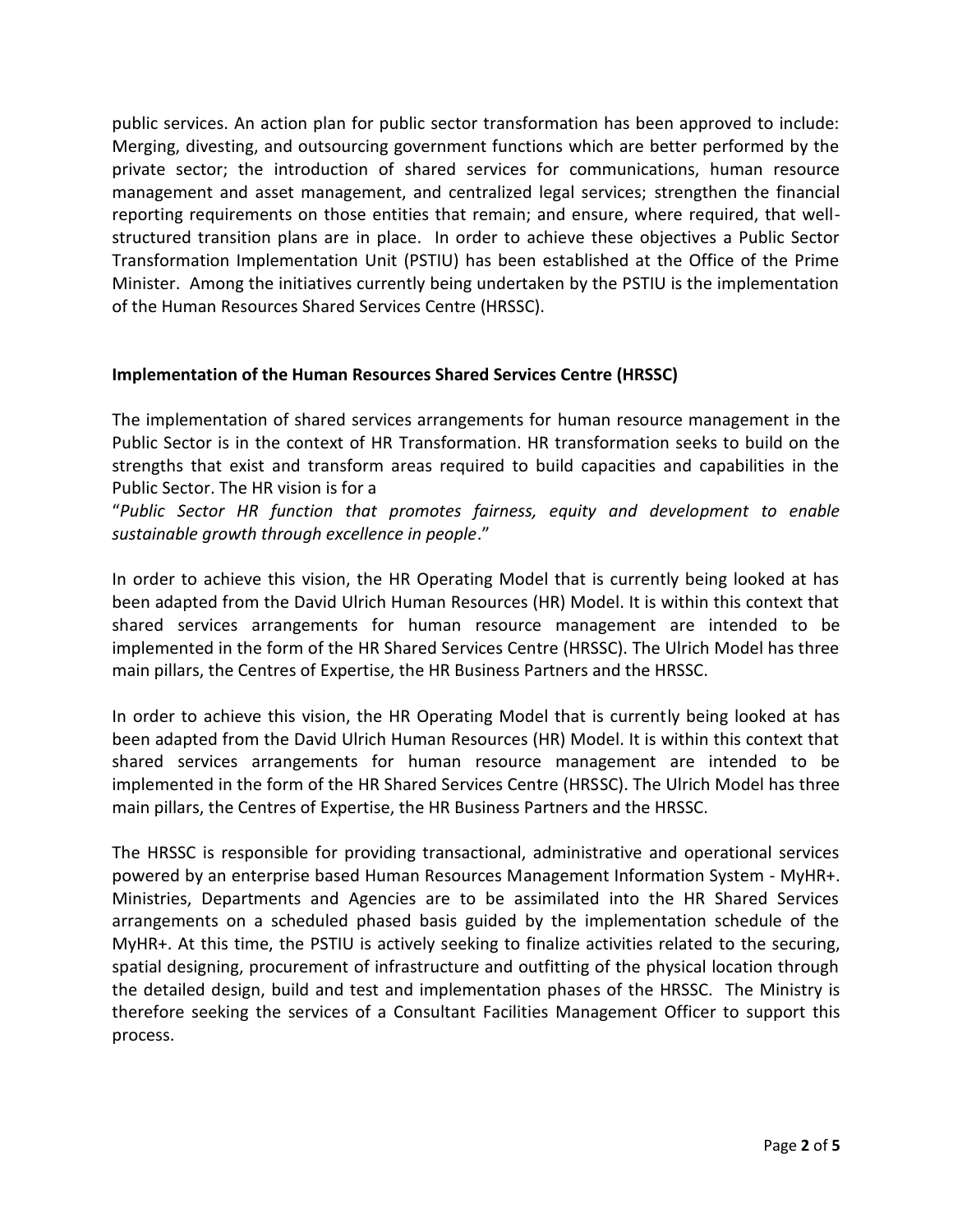# **Summary/Objective**

The Consultant Facilities Management Officer is required to provide support to the Procurement and Office Management Specialist in designing a Facilities Solution which meets the requirements identified in the High Level Design and Detailed Design. The Facilities Solution (location, infrastructure, furniture and equipment etc.) needs to provide for the efficient and effective use of space but equally importantly provide a modern workspace conducive to the creation of a High Performing Customer Service Operation delivered to time cost and quality for the HR Shared Services Centre (HRSSC).

### **Scope of Work**

- 1. Consult with the PSTIU Head HR Shared Services and other PSTIU team members, Procurement, ICT, MyHR+ Project Implementation Team, the Strategic Human Resources Management Division (SHRMD) of the Ministry of Finance and the Public Service, National Land Agency, Legal, EY Consultants and HRSSC Technical Committee on the facilities matters.
- 2. Conduct research to facilitate general understanding of the Ulrich HR Operating Model and the operations of modern HR Shared services facilities.
- 3. Coordinate the requirements for facilities with relevant stakeholders to include the furniture, equipment, infrastructure, ICT, safety and security, disaster recovery and other requirements for the physical location.
- 4. Assist with the Project Management, the design, selection, spatial planning, fit out and move to a dedicated facility.
- 5. Working with GOJ resources and suppliers to design and identify a cost effective solution
- 6. Assist with securing the solution and project manage/contract manage the fit out of the solution ensuring a value for money solution
- 7. Facilitate the movement of people and equipment into the new facilities
- 8. Create, Maintain and Manage the delivery of a Project Plan (and other Project Management Products (eg action logs, risk registers, progress reports).
- 9. Assist with the management of the Budget/Resource Plan for the Project to ensure that the Project expenditure is managed in line with the delivery. This means that the tasks completed vs the expenditure incurred is
- 10. Problem Solving and Escalations; solves problems which are within their remit and skill set escalating where they are not. Manages Problems and Escalations to their conclusion
- 11. Prepare end of contract handover report.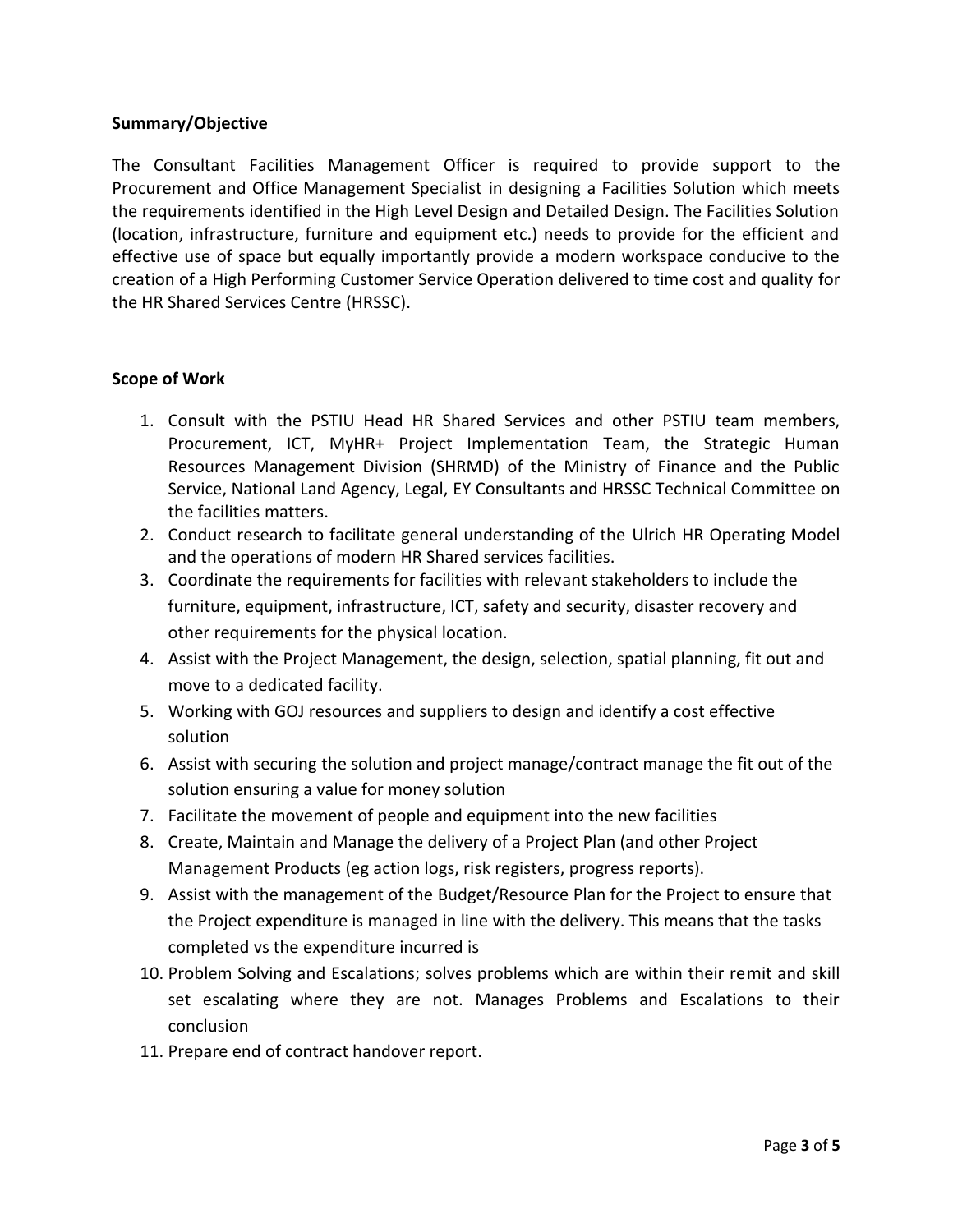### **Nature of the Assignment**

- The Consultant will work from their establishment and be required to utilise their own time, equipment and facilities in the quality assurance and testing processes.
- The Consultant will however be required to attend meetings, workshops and consultation sessions at the Ministry of Finance and the Public Service or other designated locations upon request.
- The Consultant will be required to complete the assignment within a period of ten (10) months.
- The nature of the contracting arrangement will be lump-sum payments based on scheduled delivery.
- The type of engagement is for an individual consultant.
- The project is financed by the World Bank and the consultancy payments will be made through the Ministry of Finance and the Public Service.

# **Reporting Relationships**

- The Consultant will report ultimately to the Executive Director PSTIU, under the direction of the Head HR Shared Services PSTIU.
- Reports will be submitted in hard and soft copy to the Head HR Shared Services PSTIU.
- Reports will be approved by the Executive Director PSTIU on the recommendation of the Head of the HR Shared Services PSTIU.

# **Qualifications**

- Bachelor's Degree in Facilities Management, Engineering, Construction Management, Business Administration or other relevant degree.
- Three to five years of work experience at least 2 of which were in roles requiring a similar competency profile and with similar levels of responsibility
- Some experience of delivering buildings and facilities for modern workspaces is necessary; experience gained in similar operations (commercial back office processing) would be acceptable.

# **Skills and Competencies**

- Project Management; the ability to set up and manage a Property/Facilities Project to deliver a set of outcomes (time, cost and quality) captured in a Business Case to a recognisable methodology.
- Leadership, Team Working and Personal Effectiveness Skills; the ability to work effectively (time management, communications, negotiations etc.) alone and with